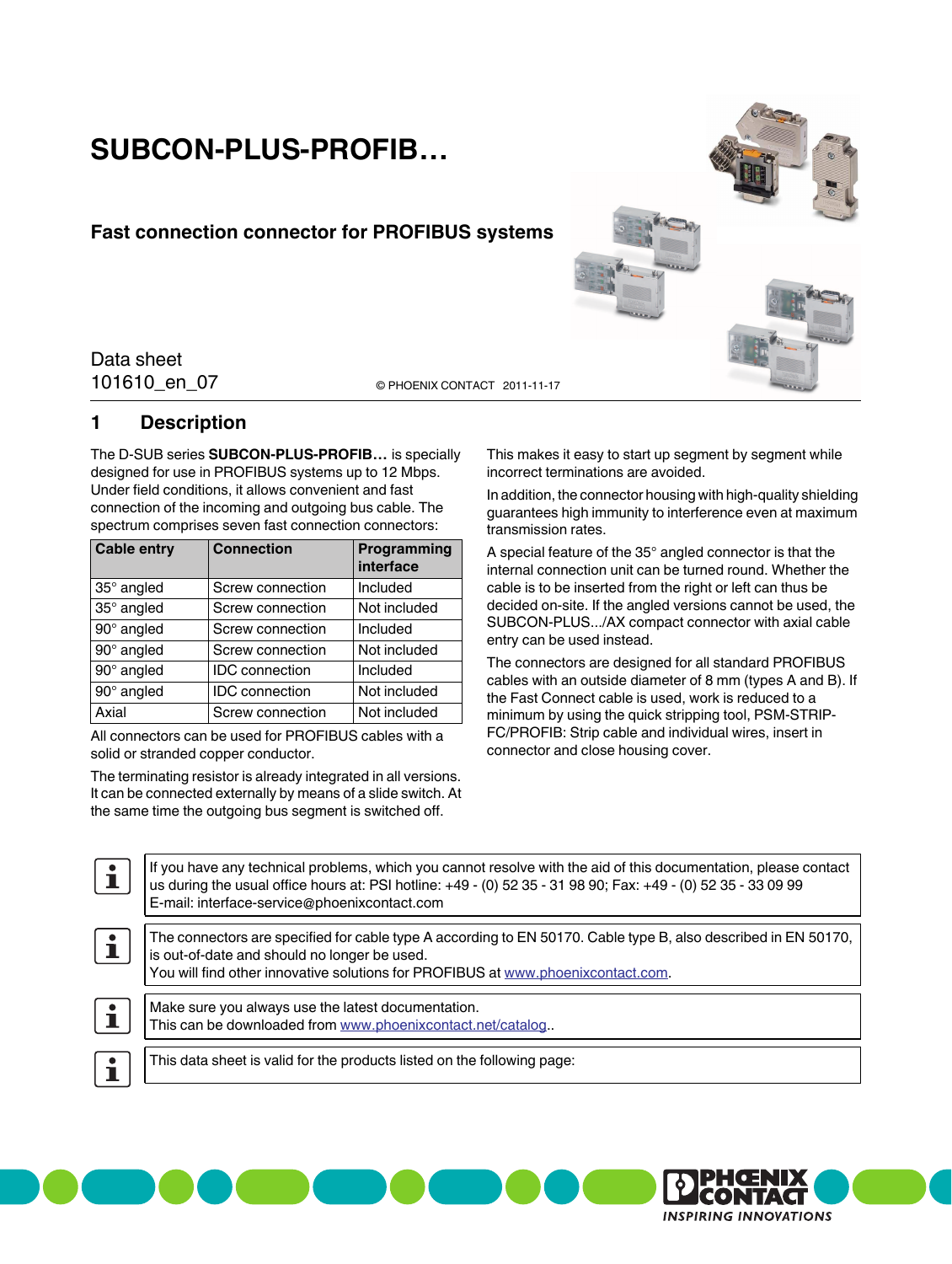## **Table of contents**

| 2              |     |  |
|----------------|-----|--|
| 3              |     |  |
|                | 3.1 |  |
|                | 3.2 |  |
|                | 3.3 |  |
|                | 3.4 |  |
| 4              |     |  |
|                | 4.1 |  |
|                | 4.2 |  |
|                | 4.3 |  |
|                | 4.4 |  |
| 5              |     |  |
|                | 5.1 |  |
|                | 5.2 |  |
|                | 5.3 |  |
|                | 5.4 |  |
| 6              |     |  |
|                | 6.1 |  |
|                | 6.2 |  |
|                | 6.3 |  |
|                | 6.4 |  |
| $\overline{7}$ |     |  |
|                | 7.1 |  |
|                | 7.2 |  |

## <span id="page-1-0"></span>**2 Ordering data**

## **Connectors with screw connection**

| <b>Description</b>                                                                                                                                                                                                     | <b>Type</b>                  | Order No.        | Pcs./Pkt.    |
|------------------------------------------------------------------------------------------------------------------------------------------------------------------------------------------------------------------------|------------------------------|------------------|--------------|
| PROFIBUS connector up to 12 Mbps, 35° angled version, integrated<br>termination resistor that can be connected externally, screw connection                                                                            | SUBCON-PLUS-PROFIB/SC 2      | 2708232          |              |
| PROFIBUS connector up to 12 Mbps, 35° angled version, integrated<br>termination resistor that can be connected externally, with PG-D-SUB socket<br>for the connection of a programming device, screw connection        | SUBCON-PLUS-PROFIB/PG/SC 2   | 2708245          | п            |
| PROFIBUS connector up to 12 Mbps, axial version, integrated termination<br>resistor that can be connected externally, screw connection                                                                                 | SUBCON-PLUS-PROFIB/AX/SC     | 2744380          |              |
| PROFIBUS connector up to 12 Mbps, 90° angled version, integrated<br>termination resistor that can be connected externally, screw connection                                                                            | SUBCON-PLUS-PROFIB/90/SC     | 2313698          | $\mathbf{1}$ |
| PROFIBUS connector up to 12Mbps, 90° angled version, integrated<br>termination resistor that can be connected externally, with PG-D-SUB socket<br>for the connection of a programming device, screw connection         | SUBCON-PLUS-PROFIB/90/PG/SC  | 2313708          |              |
|                                                                                                                                                                                                                        |                              |                  |              |
| <b>Connectors with IDC terminal connection</b>                                                                                                                                                                         |                              |                  |              |
| <b>Description</b>                                                                                                                                                                                                     | <b>Type</b>                  | Order No.        | Pcs./Pkt.    |
| PROFIBUS connector up to 12 Mbps, 90° angled version, integrated<br>termination resistor that can be connected externally, IDC terminal connection                                                                     | SUBCON-PLUS-PROFIB/90/IDC    | 2313672          |              |
| PROFIBUS connector up to 12 Mbps, 90° angled version, integrated<br>termination resistor that can be connected externally, with PG-D-SUB socket<br>for the connection of a programming device, IDC terminal connection | SUBCON-PLUS-PROFIB/90/PG/IDC | 2313685          |              |
| <b>Accessories</b>                                                                                                                                                                                                     |                              |                  |              |
| <b>Description</b>                                                                                                                                                                                                     | Type                         | <b>Order No.</b> | Pcs./Pkt.    |
| Quick stripping tool for PROFIBUS cable, type Fast Connect                                                                                                                                                             | PSM-STRIP-FC/PROFIB          | 2744623          |              |

PROFIBUS cable, type Fast Connect **PSM-CABLE-PROFIB/FC** 2744652 1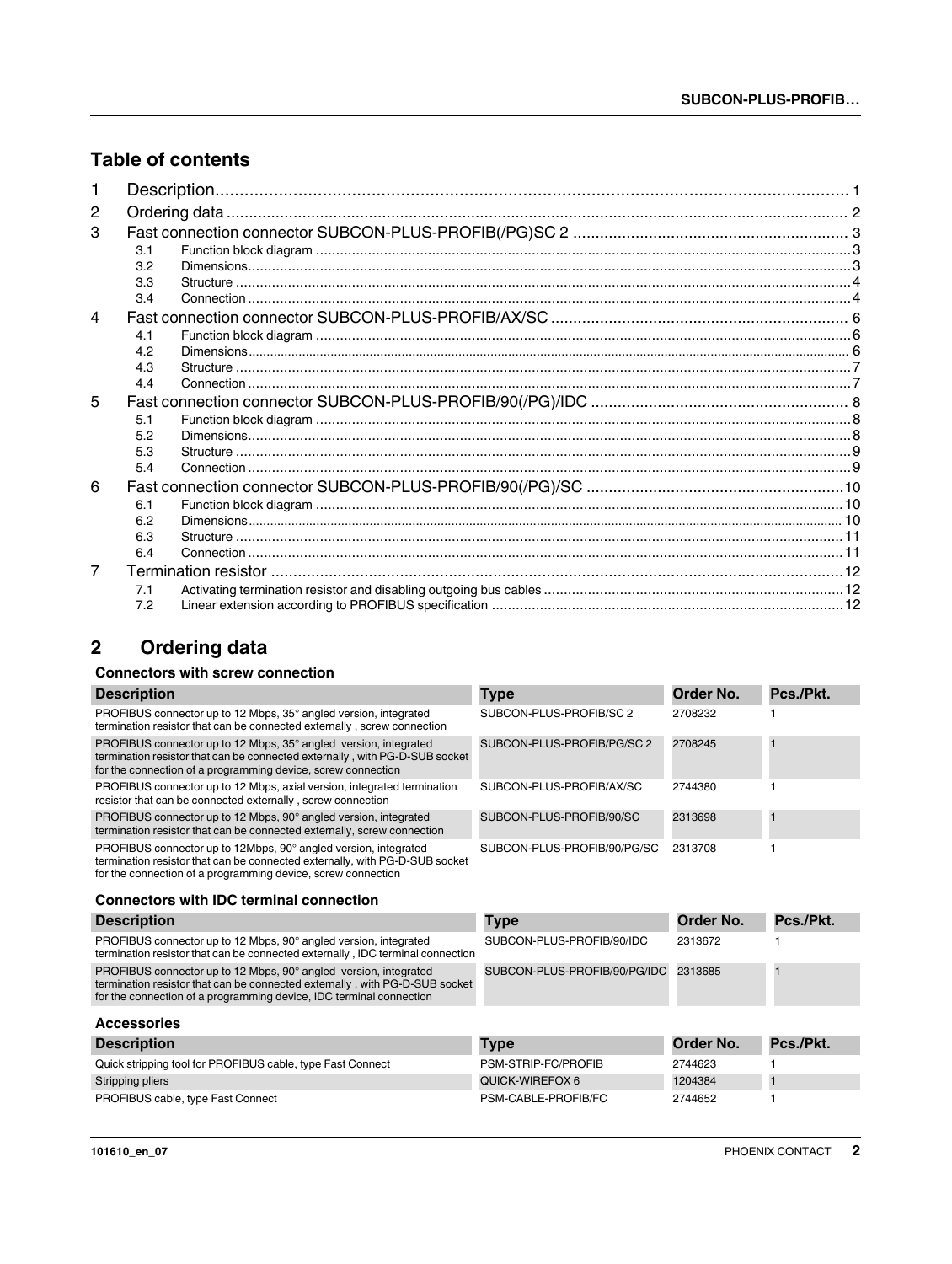## <span id="page-2-0"></span>**3 Fast connection connector SUBCON-PLUS-PROFIB(/PG)SC 2**

## **Technical data for SUBCON-PLUS-PROFIB(/PG)/SC 2**

| Connector                                         | 9-pos. D-SUB male connector                               |
|---------------------------------------------------|-----------------------------------------------------------|
| Programming connection                            | 9-pos. D-SUB socket                                       |
| Cable entry                                       | either left or right                                      |
| Connection cross section of screw terminal blocks |                                                           |
| solid                                             | 0.14 mm <sup>2</sup> 1.5 mm <sup>2</sup> (AWG 26-16)      |
| stranded                                          | 0.14 mm <sup>2</sup> 1 mm <sup>2</sup> (AWG 26-18)        |
| Insertion/withdrawal cycles                       | > 200                                                     |
| Cable cross section (max./min.)                   | $8 \text{ mm} (\pm 0.4 \text{ mm})$                       |
| Mounting screws                                   | 4-40 UNC                                                  |
| Maximum torque                                    | $0.4$ Nm                                                  |
| Temperature range                                 |                                                           |
| Operation                                         | $-20 °C  +75 °C$                                          |
| Storage/transport                                 | $-25 °C  +80 °C$                                          |
| Relative humidity                                 | 75 % at 25 °C                                             |
| Degree of protection                              | <b>IP40</b>                                               |
| Housing material                                  | ABS, metal-plated                                         |
| Pin assignment                                    | 3, 5, 6, 8 (see Figure 1)                                 |
| Nominal current I <sub>N</sub>                    | 100 mA                                                    |
| Nominal voltage U <sub>N</sub>                    | 50 V DC                                                   |
| <b>Termination resistors</b>                      | 220 $\Omega$ / 390 $\Omega$ , can be connected externally |
| UL approval                                       | <b>No. File No. E123528 Vol. 5 Sec. 3</b>                 |

#### <span id="page-2-1"></span>**3.1 Function block diagram**



Figure 1 Function block diagram for SUBCON-PLUS-PROFIB/PG/SC 2

#### <span id="page-2-2"></span>**3.2 Dimensions**



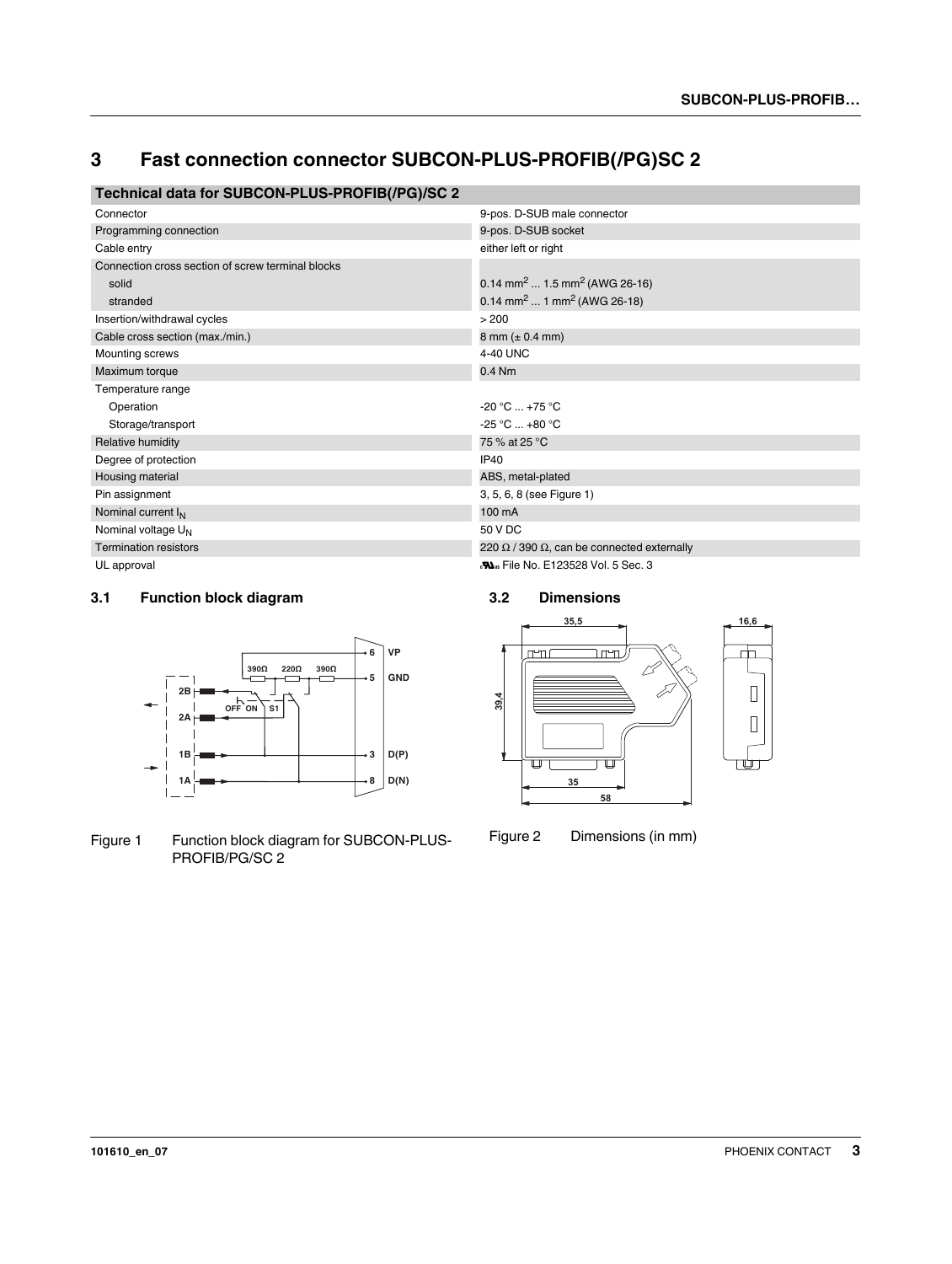<span id="page-3-0"></span>



- **1** Upper housing part **6** Lower housing part
- **2** Slide switch **7** Strain relief
- **3** Connection block for incoming bus
- **4** Connection block for outgoing bus
- **5** Mounting screws

#### <span id="page-3-1"></span>**3.4 Connection**

#### **Stripping**





 $\leq$ 

**24 mm**

Figure 4 Stripping

We recommend the following stripping tools for quick and convenient stripping:

PSM-STRIP-FC/PROFIB (Order No. 2744623) and QUICK-WIREFOX 6 (Order No. 1204384).

#### **Cable entry**

The SUBCON-PLUS-PROFIB(/PG)/SC 2 connectors enable cable entry on the left or right. The connector is supplied preassembled for left-hand entry.



To ensure reliable operation, observe the recommended stripping lengths according to Figure 4.

#### **Connection for cable entry on left**



Figure 5 Connection for cable entry on left

- **•** Strip the cable according to Figure 4.
- **•** Loosen the housing screws and lift off upper housing part.
- **•** Screw stripped conductors into the corresponding connection block contacts.
- **•** Always connect the incoming bus cable (BUS IN) to the 1A/1B terminal connections (also at start of bus system!).
- **•** Always connect outgoing bus cable (BUS OUT) to 2A/2B terminal connections. The color of the connecting terminal blocks labeling must then be observed.
- **•** To finish, mount the upper housing part and screw it together. This provides the strain relief for the bus cable.

#### **Connection for cable entry on right**

**•** Strip the cable according to Figure 4.



Figure 6 Cable entry on right (1)

- 
- **8** PG connection (for SUBCON-PLUS-
- PROFIB/PG/SC 2 only)
- **9** Housing screws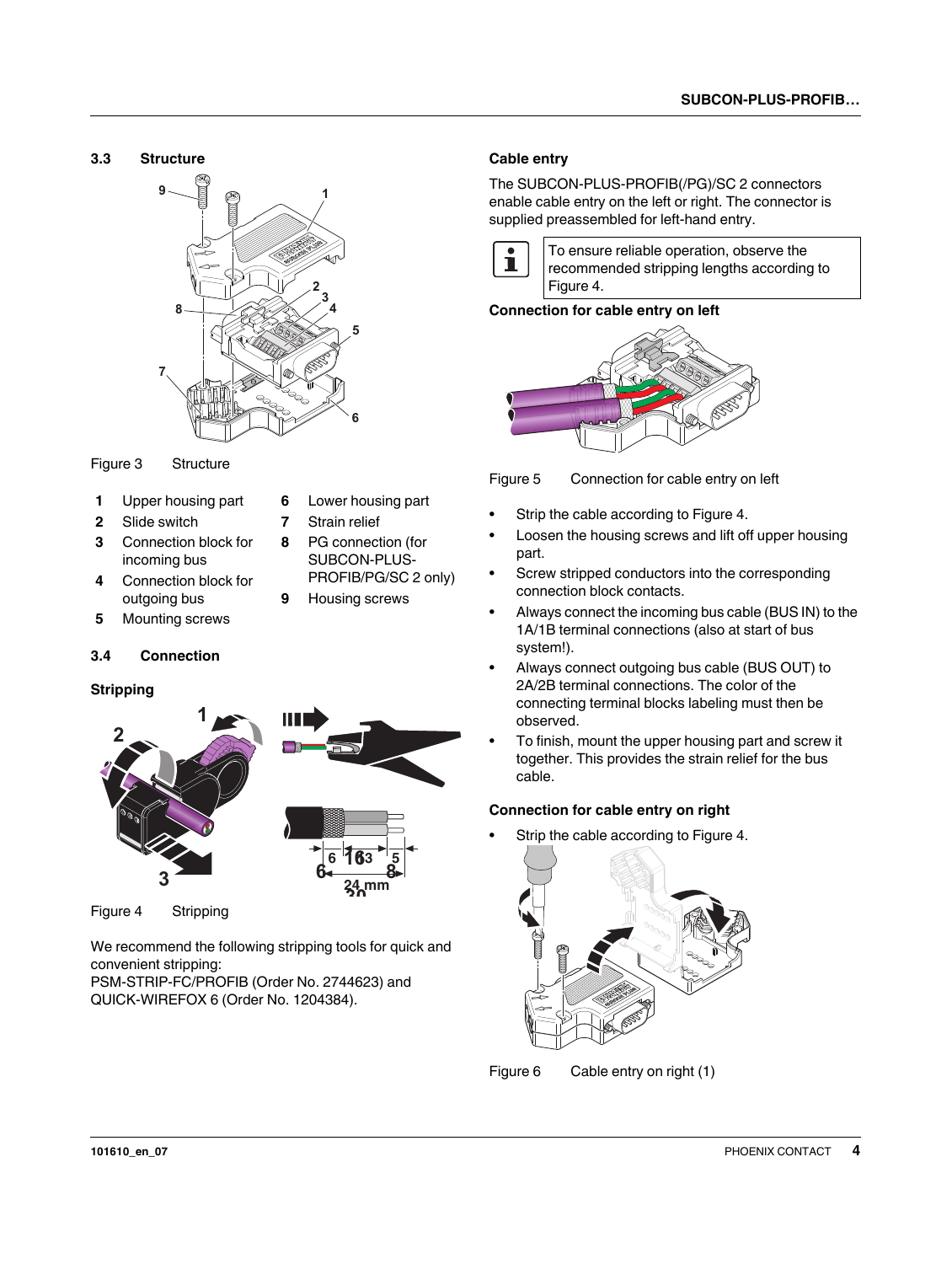**•** Loosen the housing screws and lift off upper housing part (Figure 6).



Figure 7 Cable entry on right (2)

- **•** Use a screwdriver to pry the PCB out of the upper housing part, inserting screwdriver near cable entry.
- **•** Place PCB in upper housing part (B in Figure 6) and screw stripped conductors into corresponding connection block contacts.
- **•** Always connect the incoming bus cable (BUS IN) to the 1A/1B terminal connections (also at start of bus system!).
- **•** Always connect the outgoing bus cable (BUS OUT) to the 2A/2B terminal connections. The color of the connecting terminal blocks labeling must then be observed.
- **•** To finish, mount the housing upper part and screw it together. This provides the strain relief for the bus cable.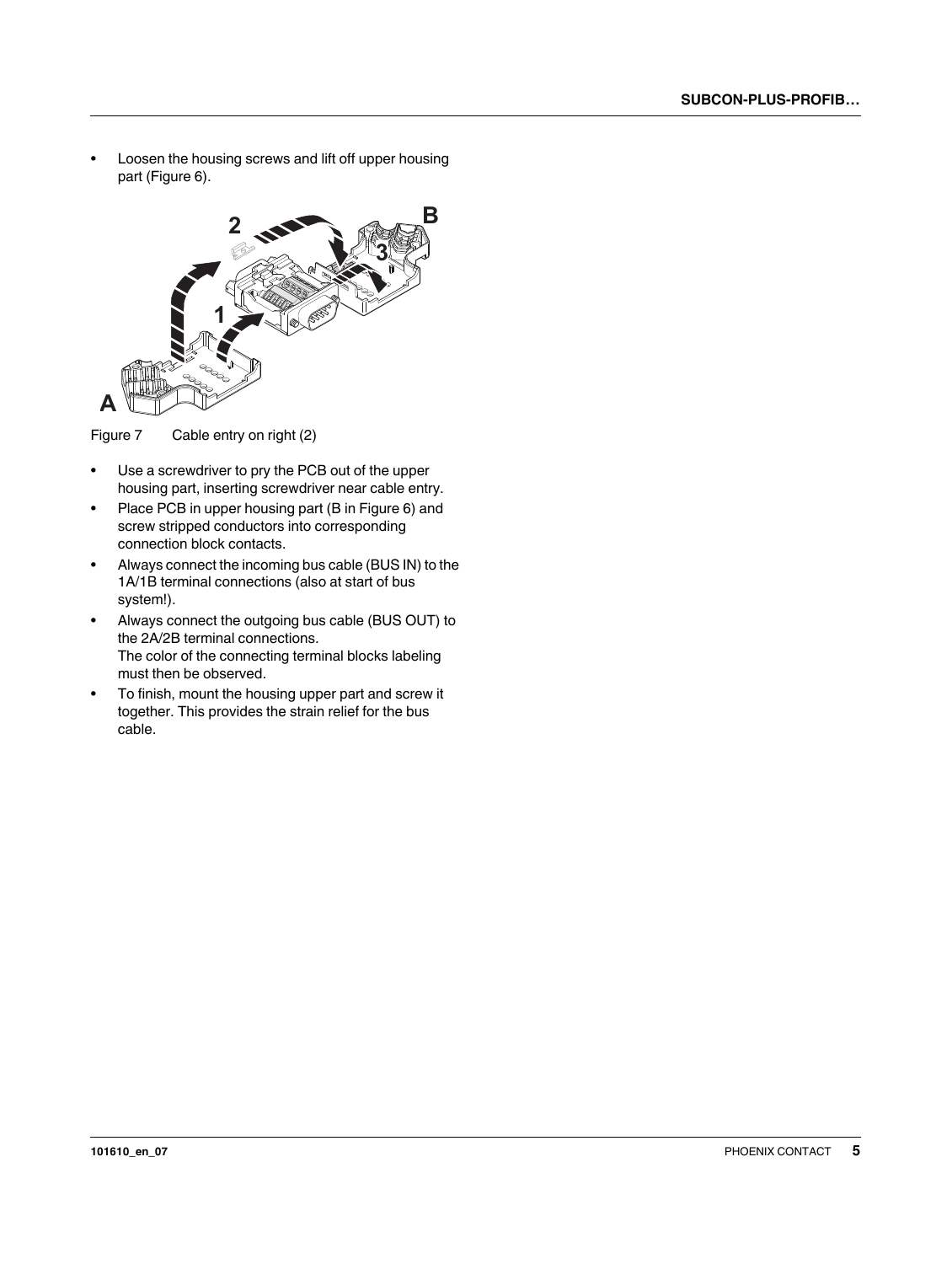## <span id="page-5-0"></span>**4 Fast connection connector SUBCON-PLUS-PROFIB/AX/SC**

## **Technical data for SUBCON-PLUS-PROFIB/AX/SC**

| Connector                                         | 9-pos. D-SUB male connector                               |
|---------------------------------------------------|-----------------------------------------------------------|
| Cable entry                                       | axial                                                     |
| Connection cross section of screw terminal blocks |                                                           |
| solid                                             | $0.14$ mm2 $1.5$ mm2 (AWG 26-16)                          |
| stranded                                          | 0.14 mm2  1 mm2 (AWG 26-18)                               |
| Insertion/withdrawal cycles                       | > 200                                                     |
| Cable cross section (max./min.)                   | 8 mm $(\pm 0.4$ mm)                                       |
| Mounting screws                                   | 4-40 UNC                                                  |
| Maximum torque                                    | 0.4 Nm                                                    |
| Temperature range                                 |                                                           |
| Operation                                         | $-20 °C  +75 °C$                                          |
| Storage/transport                                 | $-25 °C  +80 °C$                                          |
| Relative humidity                                 | 75 % at 25 °C                                             |
| Degree of protection                              | <b>IP40</b>                                               |
| Housing material                                  | ABS, metal-plated                                         |
| Pin assignment                                    | 3, 5, 6, 8 (see Figure 8)                                 |
| Nominal current I <sub>N</sub>                    | 100 mA                                                    |
| Nominal voltage U <sub>N</sub>                    | 50 V DC                                                   |
| <b>Termination resistors</b>                      | 220 $\Omega$ / 390 $\Omega$ , can be connected externally |
| UL approval                                       | <b>No. File No. E123528 Vol. 5 Sec. 3</b>                 |
|                                                   |                                                           |

### <span id="page-5-1"></span>**4.1 Function block diagram**



Figure 8 Function block diagram

#### <span id="page-5-2"></span>**4.2 Dimensions**



Figure 9 Dimensions (in mm)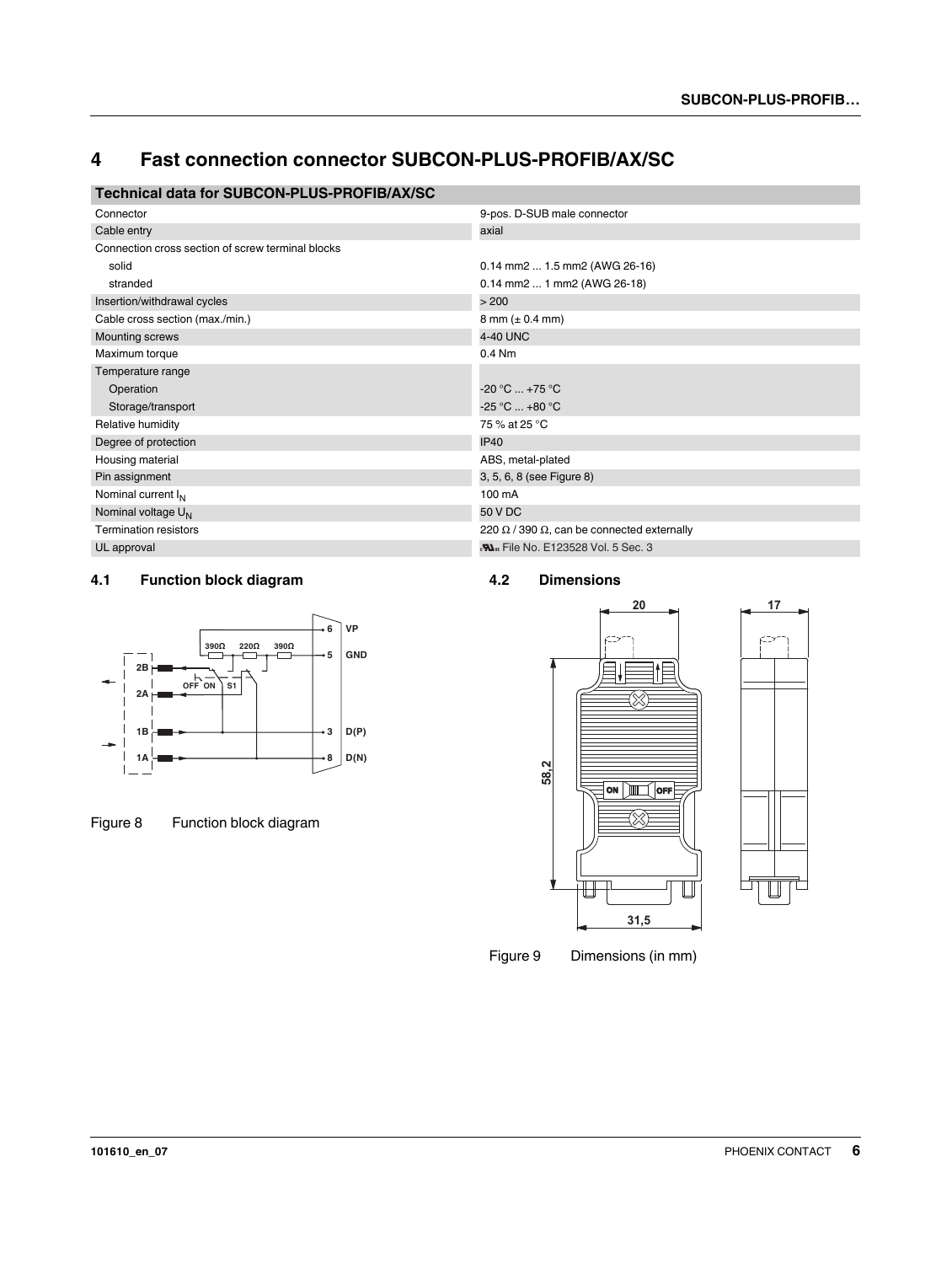<span id="page-6-0"></span>

#### Figure 10 Structure

- **1** Upper housing part **5** Lower housing part
- **2** Connection block **6** Strain relief
- **3** Slide switch **7** Housing screws
- 
- **4** Mounting screws

#### <span id="page-6-1"></span>**4.4 Connection**

#### **Stripping**



Figure 11 Stripping

We recommend the following stripping tools for quick and convenient stripping:

PSM-STRIP-FC/PROFIB (Order No. 2744623) and QUICK-WIREFOX 6 (Order No. 1204384).



Figure 12 Connection

- **•** Strip the cable according to Figure 11.
- **•** Loosen the housing screws and lift off upper housing part.
- **•** Screw stripped conductors into the corresponding connection block contacts.
- **•** Always connect the incoming bus cable (BUS IN) to the 1A/1B terminal connections (also at start of bus system!).
- **•** Always connect outgoing bus cable (BUS OUT) to 2A/2B terminal connections.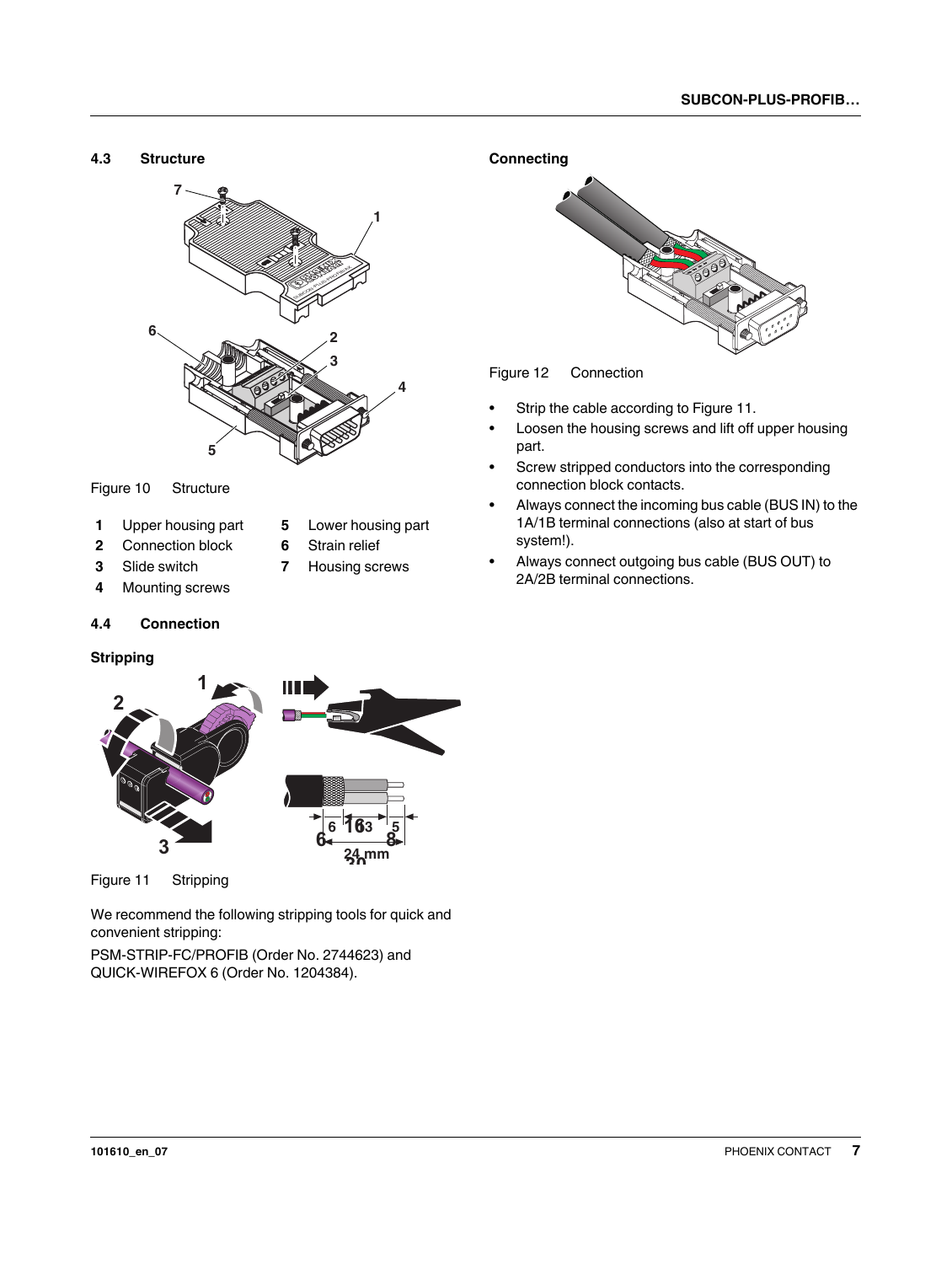## <span id="page-7-0"></span>**5 Fast connection connector SUBCON-PLUS-PROFIB/90(/PG)/IDC**

## **Technical data for SUBCON-PLUS-PROFIB/90(/PG)/IDC**

| Connector                                                     | 9-pos. D-SUB male connector                                                                                                                              |  |
|---------------------------------------------------------------|----------------------------------------------------------------------------------------------------------------------------------------------------------|--|
| Programming connection                                        | 9-pos. D-SUB socket                                                                                                                                      |  |
| Interface connection                                          | IDC fast connection (insulation displacement connection method)                                                                                          |  |
| Cable entry                                                   | 90° angled cable outlet                                                                                                                                  |  |
| Connection cross section of IDC terminal blocks (single-wire) |                                                                                                                                                          |  |
| solid                                                         | 0.32 mm <sup>2</sup> 1 mm <sup>2</sup> (AWG 22-18)                                                                                                       |  |
| stranded                                                      | 0.32 mm <sup>2</sup> 1 mm <sup>2</sup> (AWG 22-18)                                                                                                       |  |
| Insertion/withdrawal cycles                                   | > 200                                                                                                                                                    |  |
| Cable cross section (max./min.)                               | $8 \text{ mm} (\pm 0.4 \text{ mm})$                                                                                                                      |  |
| <b>SUBCON</b> fixing                                          |                                                                                                                                                          |  |
| <b>Mounting screws</b>                                        | 4-40 UNC                                                                                                                                                 |  |
| <b>Tightening torque</b>                                      | $0.4$ Nm                                                                                                                                                 |  |
| Temperature range                                             |                                                                                                                                                          |  |
| Operation                                                     | $-20 °C  +75 °C$                                                                                                                                         |  |
| Storage/transport                                             | $-25 °C  +80 °C$                                                                                                                                         |  |
| Relative humidity                                             | 75 % at 25 °C                                                                                                                                            |  |
| Degree of protection                                          | <b>IP40</b>                                                                                                                                              |  |
| Housing material                                              | ABS, metal-plated                                                                                                                                        |  |
| Pin assignment                                                | 3, 5, 6, 8 (see Figure 13)                                                                                                                               |  |
| Nominal current I <sub>N</sub>                                | 100 mA                                                                                                                                                   |  |
| Nominal voltage U <sub>N</sub>                                | 50 V DC                                                                                                                                                  |  |
| <b>Termination resistors</b>                                  | 220 $\Omega$ / 390 $\Omega$ , can be connected externally                                                                                                |  |
| UL approval                                                   | <b>No.</b> File No. E123528 Vol. 5 Sec. 3                                                                                                                |  |
| Cable types                                                   | All common Fast Connect PROFIBUS cables with solid and<br>П<br>stranded individual wires are supported,<br>e.g. PSM-CABLE-PROFIB/FC (Order No. 2744652). |  |

#### <span id="page-7-1"></span>**5.1 Function block diagram**



Figure 13 Function block diagram for SUBCON-PLUS-PROFIB/90...

#### <span id="page-7-2"></span>**5.2 Dimensions**



Figure 14 Dimensions (in mm) SUBCON-PLUS-PROFIB/90/PG/IDC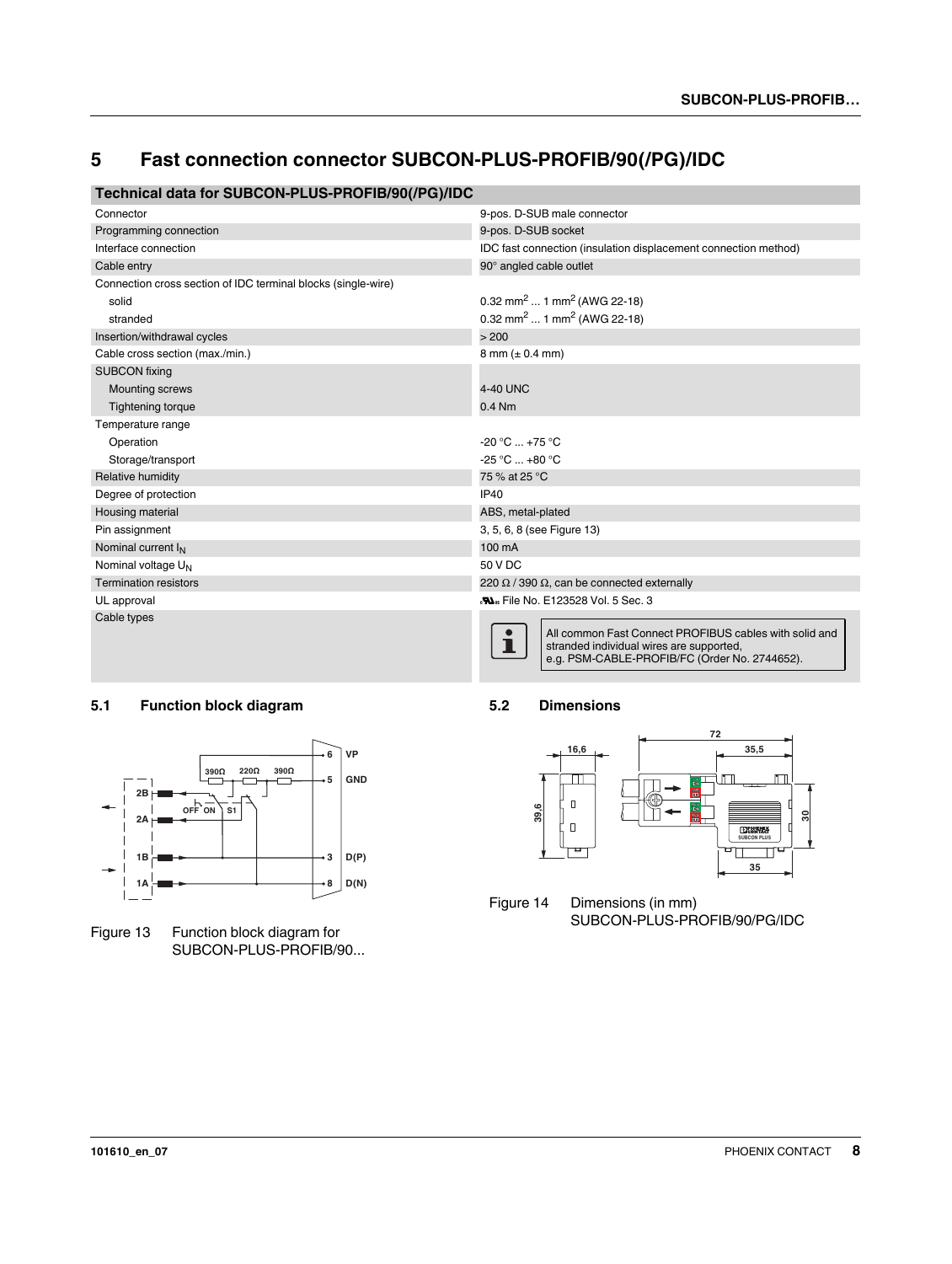<span id="page-8-0"></span>

Figure 15 Setup

- **1** Upper housing part **5** Mounting screws
- **2** Housing screw **6** Connection block
- -
- **3** PG connection **7** Strain relief
- **4** Slide switch

#### <span id="page-8-1"></span>**5.4 Connection**

#### **Stripping**



Figure 16 Stripping

We recommend the PSM-STRIP-FC/PROFIB

(Order No. 2744623) stripping tool for quick and convenient stripping.

#### **Connecting**

The connector allows the incoming and outgoing bus cables to be quickly connected. The connector contacts are routed onto IDC terminal blocks with color labeling.

The termination resistor is integrated such that it can be connected and also disables the outgoing bus cable when activated. This allows the bus system to be started up segment by segment.

The strain relief is integrated in the upper housing parts and is designed for the standard PROFIBUS type A cable.

The programming connection of the SUBCON-PLUS-PROFIB/90/PG/IDC variant also integrated allows a programming or service device to be connected without interrupting the bus operation.

 $\mathbf{i}$ 

To ensure reliable operation, observe the recommended stripping lengths according to Figure 16.



Figure 17 Connection

- **•** Strip the cable as per the specified stripping lengths (see Figure 16).
- **•** Remove the separating foil if required.
- **•** Insert the individual wires into the connecting terminal blocks as far as they can be inserted.
- **•** Always connect the incoming bus cable to the 1A/1B terminal connections (also at start of bus system!).
- **•** The outgoing bus line is always connected to terminal connections 2A/ 2B (see Figure 22). The color of the connecting terminal blocks labeling must then be observed.
- **•** To finish, mount and screw tight the connecting terminal blocks. This creates the shield connection and the strain relief for the bus line.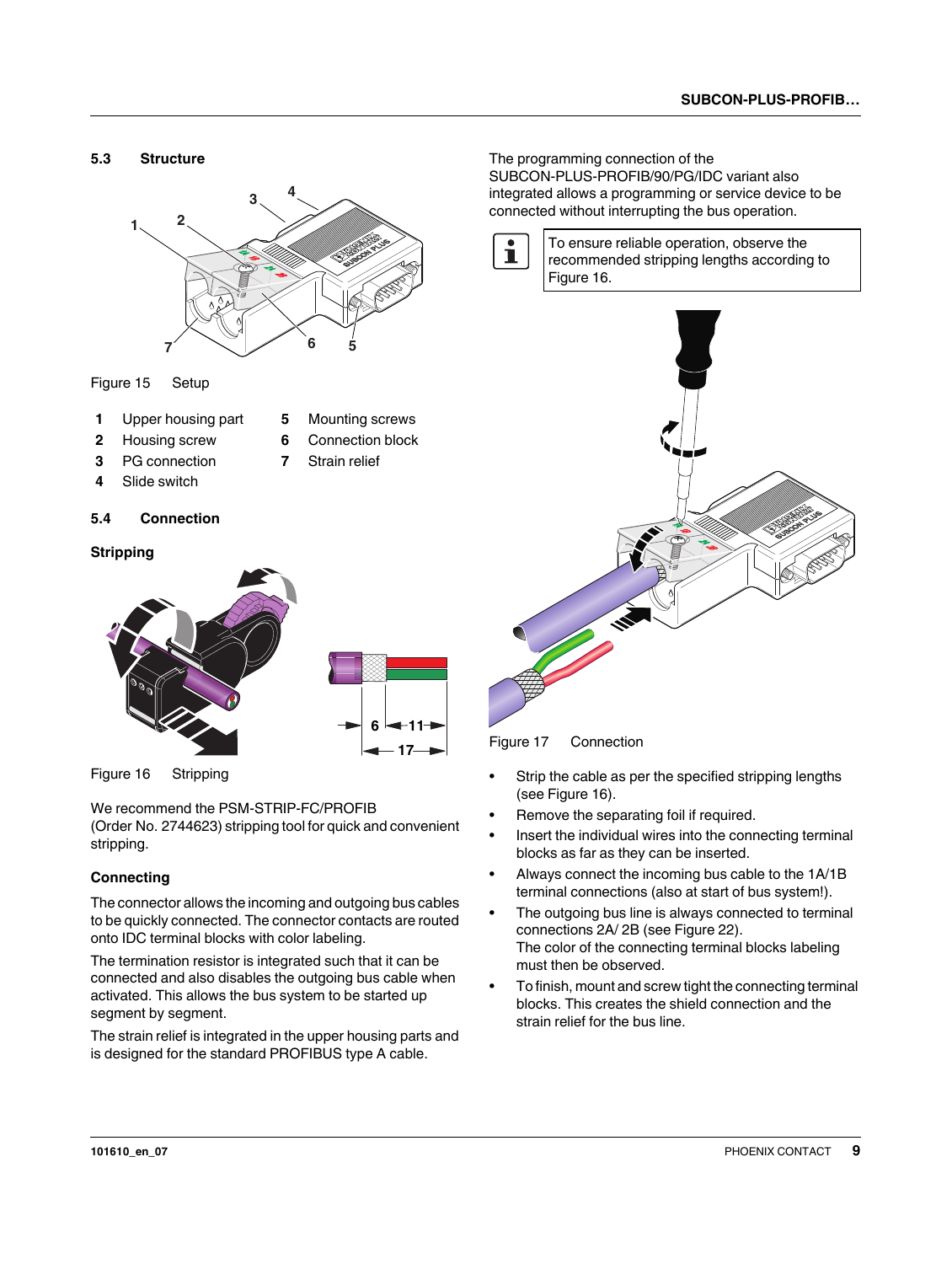## <span id="page-9-0"></span>**6 Fast connection connector SUBCON-PLUS-PROFIB/90(/PG)/SC**

## **Technical data for SUBCON-PLUS-PROFIB/90(/PG)/SC**

| Connector                                         | 9-pos. D-SUB male connector                                                                                                                              |  |
|---------------------------------------------------|----------------------------------------------------------------------------------------------------------------------------------------------------------|--|
| Programming connection                            | 9-pos. D-SUB socket                                                                                                                                      |  |
| Interface connection                              | screw connection terminal blocks                                                                                                                         |  |
| Cable entry                                       | 90° angled cable outlet                                                                                                                                  |  |
| Connection cross section of screw terminal blocks |                                                                                                                                                          |  |
| solid                                             | 0,14 mm <sup>2</sup> 1,5 mm <sup>2</sup> (AWG 26-16)                                                                                                     |  |
| stranded                                          | $0.14$ mm <sup>2</sup> 1 mm <sup>2</sup> (AWG 26-18)                                                                                                     |  |
| Insertion/withdrawal cycles                       | > 200                                                                                                                                                    |  |
| Frequency of reconnection                         | 5                                                                                                                                                        |  |
| Cable cross section (max./min.)                   | 8 mm $(\pm 0.4$ mm)                                                                                                                                      |  |
| Mounting screws                                   | 4-40 UNC                                                                                                                                                 |  |
| Maximum torque                                    | $0.4$ Nm                                                                                                                                                 |  |
| Temperature range                                 |                                                                                                                                                          |  |
| Operation                                         | $-20 °C  +75 °C$                                                                                                                                         |  |
| Storage/transport                                 | $-25 °C  +80 °C$                                                                                                                                         |  |
| Relative humidity                                 | 75 % at 25 °C                                                                                                                                            |  |
| Degree of protection                              | <b>IP40</b>                                                                                                                                              |  |
| Housing material                                  | ABS, metal-plated                                                                                                                                        |  |
| Pin assignment                                    | 3, 5, 6, 8 (see Figure 18)                                                                                                                               |  |
| Nominal current I <sub>N</sub>                    | 100 mA                                                                                                                                                   |  |
| Nominal voltage U <sub>N</sub>                    | 50 V DC                                                                                                                                                  |  |
| <b>Termination resistors</b>                      | 220 $\Omega$ / 390 $\Omega$ , can be connected externally                                                                                                |  |
| UL approval                                       | <b>No. File No. E123528 Vol. 5 Sec. 3</b>                                                                                                                |  |
| Cable types                                       | All common Fast Connect PROFIBUS cables with solid and<br>ı<br>stranded individual wires are supported,<br>e.g. PSM-CABLE-PROFIB/FC (Order No. 2744652). |  |

### <span id="page-9-1"></span>**6.1 Function block diagram**



Figure 18 Function block diagram for SUBCON-PLUS-PROFIB/90...

#### <span id="page-9-2"></span>**6.2 Dimensions**



Figure 19 Dimensions (in mm) SUBCON-PLUS-PROFIB/90/PG/SC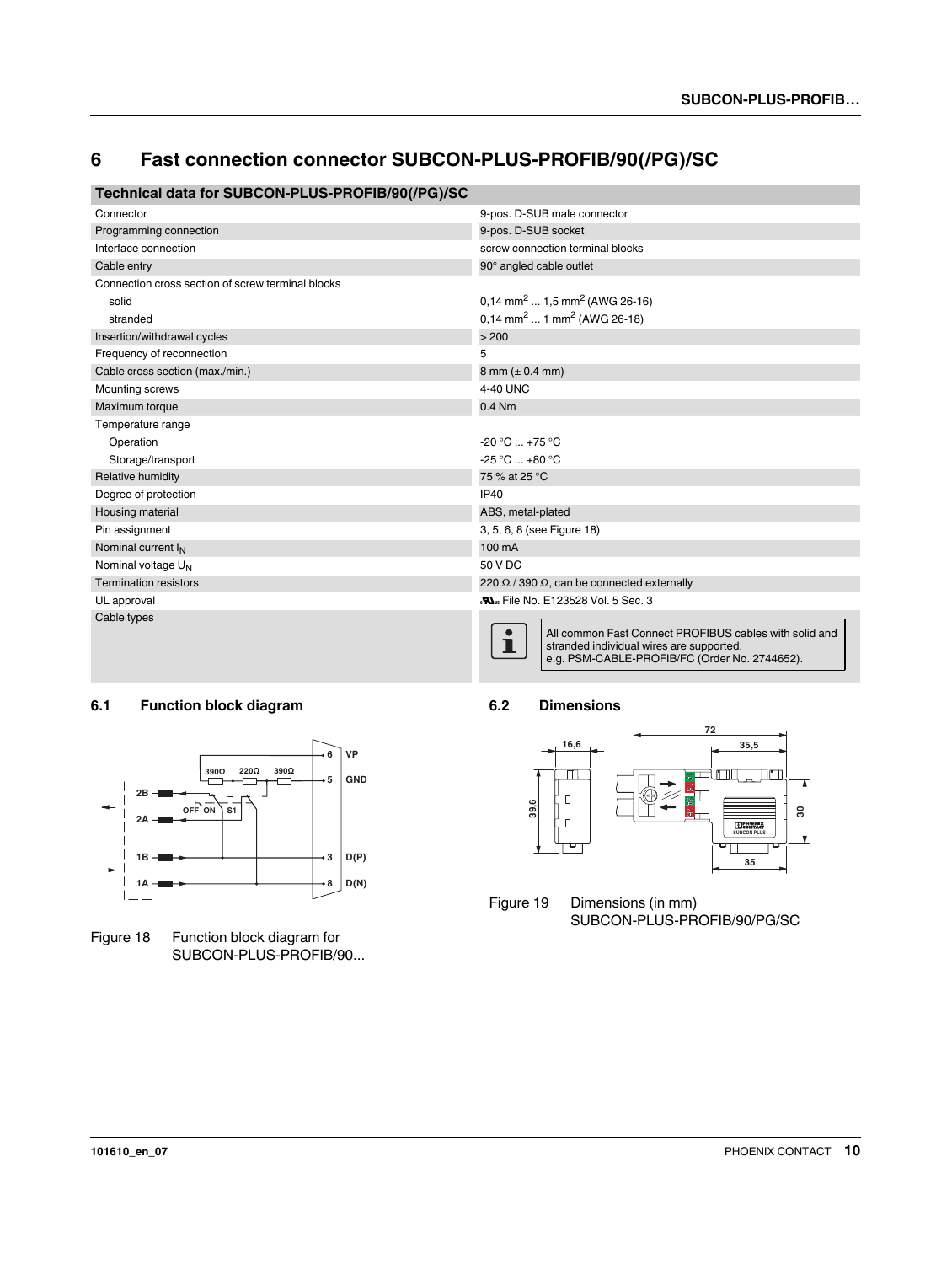<span id="page-10-0"></span>

Figure 20 Structure

- **1** Upper housing part **5** Mounting screws
	-
- **2** Housing screw **6** Connection block
	-
- **3** PG connection **7** Strain relief
- **4** Slide switch

#### <span id="page-10-1"></span>**6.4 Connection**

#### **Stripping**



Figure 21 Stripping

We recommend the PSM-STRIP-FC/PROFIB (Order No. 2744623) stripping tool for quick and convenient stripping.

#### **Connecting**

The connector allows the incoming and outgoing bus cables to be quickly connected. The connector contacts are routed onto screw terminal blocks with colored labeling.

The termination resistor is integrated such that it can be connected and also disables the outgoing bus cable when activated. This allows the bus system to be started up segment by segment.

The strain relief is integrated in the upper housing parts and is designed for the standard PROFIBUS type A cable.

The programming connection of the

SUBCON-PLUS-PROFIB/90/PG/SC variant also integrated allows a programming or service device to be connected without interrupting the bus operation.



To ensure reliable operation, observe the recommended stripping lengths according to Figure 21.



Figure 22 Connection

- **•** Strip the cable as per the specified stripping lengths (see Figure 21).
- **•** Remove the separating foil if required.
- **•** Insert the individual wires into the connecting terminal blocks as far as they can be inserted.
- **•** Always connect the incoming bus cable to the 1A/1B terminal connections (also at start of bus system!).
- **•** The outgoing bus line is always connected to terminal connections 2A/ 2B (see Figure 22). The color of the connecting terminal blocks labeling must then be observed.
- **•** To finish, mount and screw tight the connecting terminal blocks. This creates the shield connection and the strain relief for the bus line.